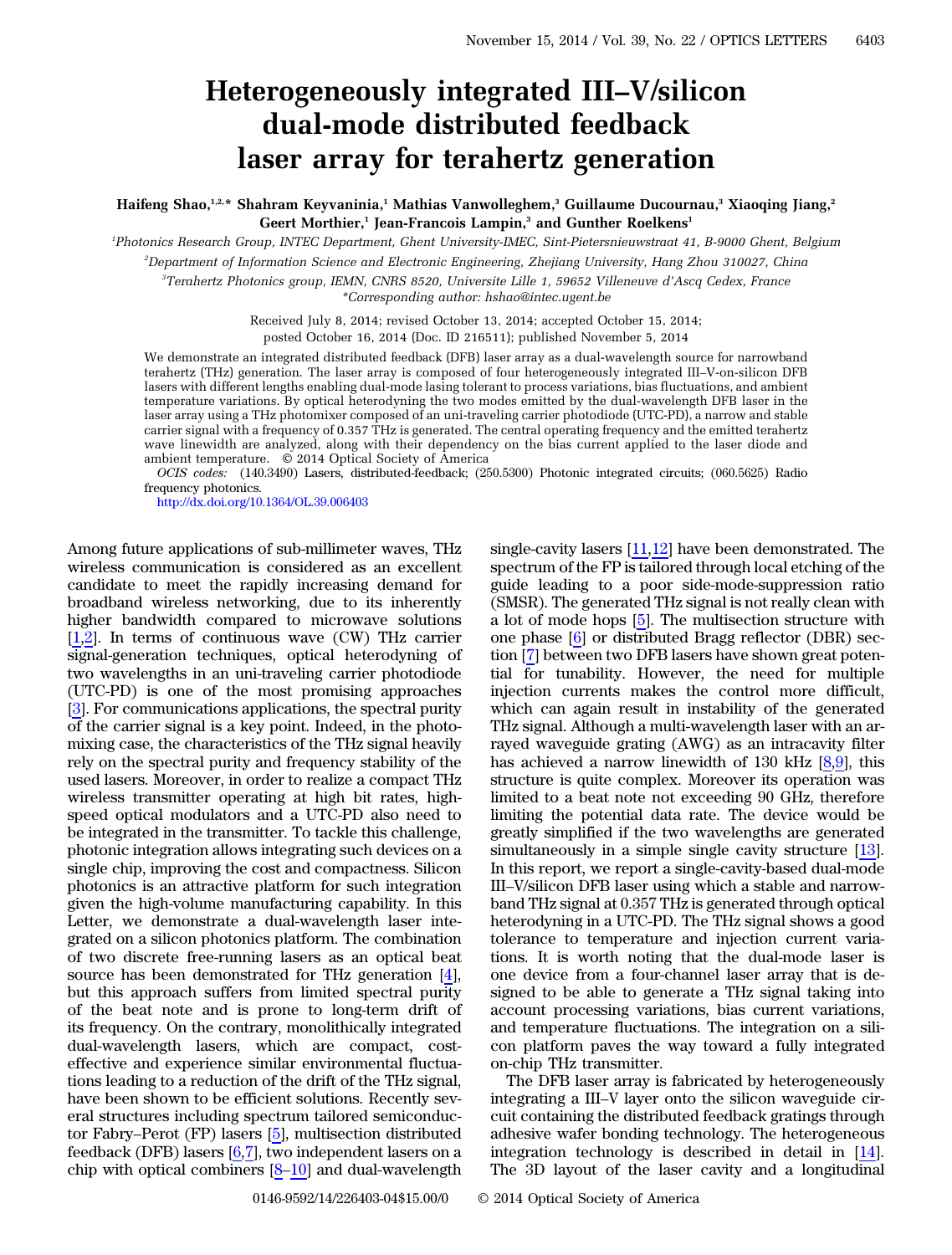<span id="page-1-0"></span>

Fig. 1. III–V/Si DFB dual-mode laser design. (a) Threedimensional view of the III–V/Si DFB dual-mode laser. (b) Schematic longitudinal cross-section of the laser structure. (c) SEM picture of the actual device.

cross-section of the laser geometry are depicted in Fig. [1.](#page-1-0) The laser mode is predominantly confined in the active III–V waveguide, while the evanescent tail feels the silicon grating underneath. Optical coupling from the III–V waveguide layer to the silicon waveguide layer is realized using a III–V/silicon spot-size converter structure. The structure is described in more detail in [\[15](#page-3-14)]. In this work, two variables are assessed in order to reach dual-mode operation: the laser cavity length and the position of the  $\lambda/4$  phase shift. Using a  $\lambda/4$  phase shift located in the middle of the device, the DFB laser will exhibit single-mode lasing operation at the Bragg wavelength. However in our case, the  $\lambda/4$  phase shifter is placed strongly asymmetric in the first-order gratings. The asymmetry ratio (AR) is defined as  $L_1/(L_1 + L_2)$  in which  $L_1$  +  $L_2$  is the total DFB length  $L$ .

The normalized threshold gain  $(g_{th}L)$  for the two bandedge modes positioned symmetrically on either side of the grating stop band and that of the defect mode located in the middle of the stop band versus AR and L are calculated according to the method in  $[16]$  $[16]$ , as shown in Fig. [2.](#page-1-1) In the simulation, a DFB structure with two non-<br>Fig. 2. In the simulation, a DFB structure with two non-<br>reflecting ends is assumed and a coupling strength of<br>76.9 cm<sup>-1</sup> is used, as was extracted from the experi reflecting ends is assumed and a coupling strength of tal results, which will be described later. From Fig.  $2(a)$ one can see that in the symmetric device  $(AR = 0.5)$ , the defect mode has the lowest threshold, as expected. The situation changes however when the asymmetry becomes larger, in which case the two band edge modes have the lowest threshold with the limiting case of a defect-free DFB laser ( $AR = 1$ ). A plateau in the normalized threshold gain can be observed for AR ranging from 0.81 to 0.93. Figure  $2(b)$  shows  $g_{th}L$  as a function of L for three different values of AR. While both band edge modes have the same threshold gain, this does not necessarily mean

<span id="page-1-1"></span>

Fig. 2. Normalized threshold gain  $g_{th}L$  (a) versus asymmetry ratio (AR); (b) as a function of DFB length for various values of AR.

that the laser will work in dual-mode regime. For that to occur, both wavelengths should also experience the same gain, i.e., both modes should lie symmetrically around the material gain peak wavelength. This gain peak wavelength, however, shifts to shorter wavelengths with higher carrier injection. This gives us a degree of freedom to achieve dual-mode lasing: by changing the threshold gain of the band edge modes (using  $L$  and AR), dual-mode operation can be obtained by exactly placing the gain peak in between the two modes. Since the exact position of the gain peak is difficult to control during III–V layer growth, a set of lasers are to be integrated with different  $L$  and AR, such that one of them shows dual-wavelength operation under particular conditions of temperature and bias current. In our experiment, a 4-channel DFB array was fabricated in which the laser length varied between 392 and 343 μm, while the asymmetry ratio was chosen in the region of the plateau (AR between 0.81 and 0.93) in Fig. [2](#page-1-1).

The optical spectra of these four devices at an injection current of 100 and 140 mA, respectively, are shown in Figs.  $3(a)-3(d)$  $3(a)-3(d)$ . The temperature during this experiment was fixed at 15°C. The longest device lases at the longer wavelength band-edge mode, while the shortest device lases at the short-wavelength band-edge mode. This is due to the shift of the gain peak toward shorter wavelengths as the threshold gain increases when the cavity length is reduced. At 100 mA, current DFB No. 3 shows dual-mode behavior, with a wavelength spacing of 2.78 nm (corresponding to a grating coupling strength of 76.9 cm−1). At 140 mA, the power imbalance between  $2.78 \text{ nm}$  (corresponding to a grating coupling strength of 76.9 cm<sup>-1</sup>). At 140 mA, the power imbalance between both modes increases again due to a red-shift in the gain peak due to self-heating of the device. The temperature of the laser can also be used as a parameter to obtain dual-wavelength behavior. This is illustrated in Fig.  $3(e)$ showing dual mode behavior of DFB No. 4 at 29.5°C and 140 mA, with a spacing of 2.74 nm.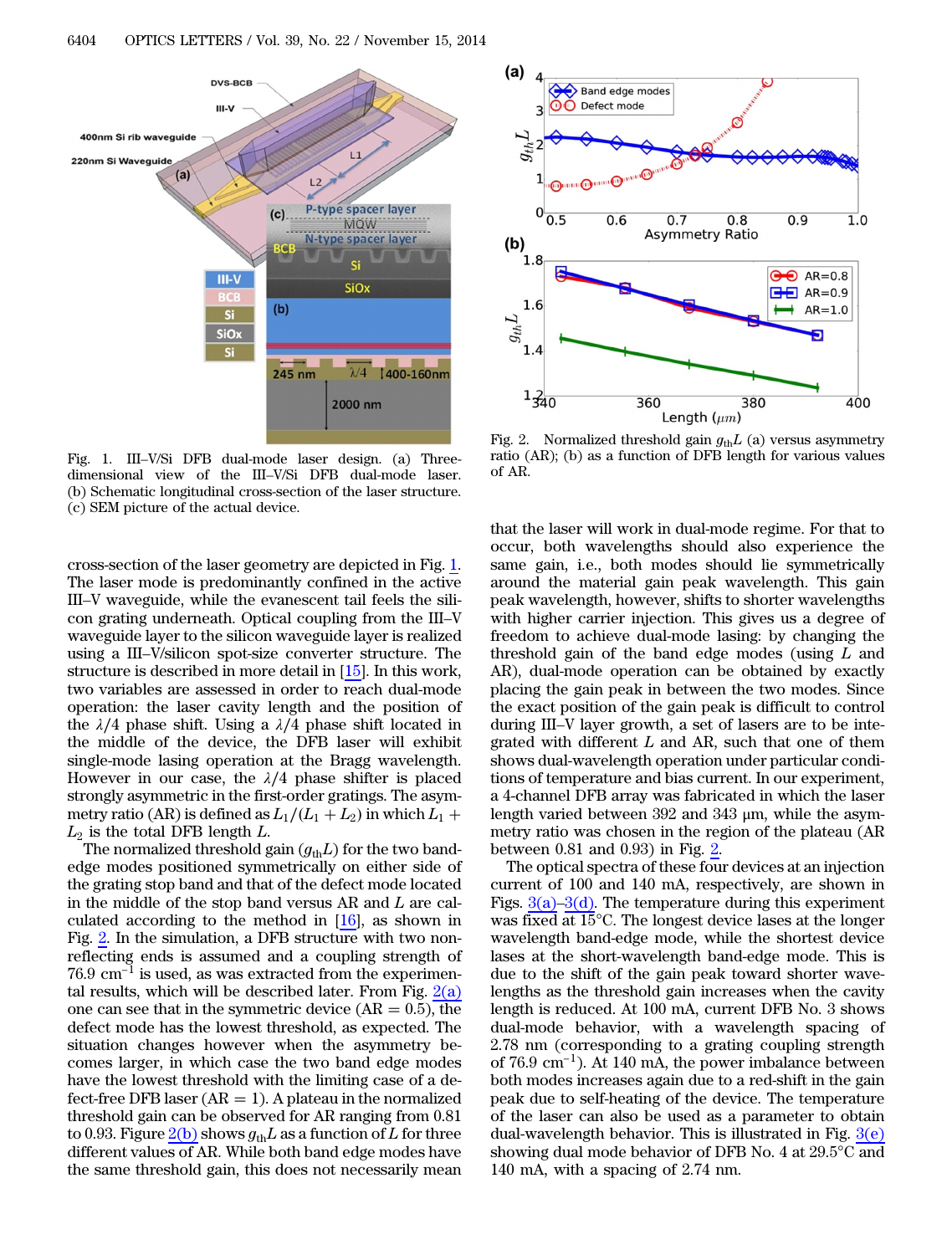<span id="page-2-0"></span>

Fig. 3. Optical spectra from the DFB laser array at 100 and 140 mA with different lengths L and asymmetry ratio R. (a) No. 1:  $L = 392 \mu m$ ,  $AR = 0.81$ . (b) No. 2:  $L = 380 \mu m$ ,  $AR =$ 0.84 (c) No. 3:  $L = 356$  μm, AR = 0.90. (d) No. 4:  $L = 343$  μm,  $AR = 0.93$ . (e) Optical spectrum variation of device No. 4 with temperature at 140 mA. The lower noise floor in between the laser lines is related to the stop band induced by the DFB grating, which prevents the outcoupling of spontaneous emission within this wavelength range.

The experimental setup for THz generation is presented in Fig. [4](#page-2-1) and consists of two key components: the III–V/silicon dual-mode DFB laser (device No. 3) from the laser array denoted as device under test (DUT) and an optimized UTC-PD with a monolithically integrated transverse-electromagnetic-horn-antenna (TEM-HA) [[17\]](#page-3-16) for photomixing at THz frequencies. The DUT has a threshold current of 36 mA at 15°C. As shown in Fig.  $3(c)$ , at 100 mA bias current, the two longitudinal modes are positioned at 1525.19 and 1527.97 nm, respectively, with a wavelength spacing of 2.78 nm. More than 40 dB dual-mode-to-noise suppression ratio is obtained. The DUT emission is collected in a standard single-mode fiber via fiber-to-chip grating-coupler structures in the SOI photonic circuit. The fiber-coupled output power

<span id="page-2-1"></span>

Fig. 4. Experimental setup for the generation and characterization of the THz signal. Optical fiber is represented with a solid line, and the electrical path is represented by a dashed line.

is −10 dBm at 100 mA drive current. A fiber isolator pre-<br>is −10 dBm at 100 mA drive current. A fiber isolator prevents reflections back into the laser cavity. The optical signal is amplified by an erbium-doped fiber amplifier (EDFA) up to 21.5 dBm, corresponding to a photocurrent in the UTC-PD of 1.3 mA. A polarization controller (PC) is used to adjust the polarization state before the UTC-PD. An optical spectrum analyzer (OSA) allows parallel monitoring of the optical spectrum. The THz radiation emitted from the TEM-HA is collected and focused by a system of polymer lenses onto the horn of a WR 2.8 sub-harmonic mixer (260–400 GHz, MIX) [\[5](#page-3-4)]. This mixer is driven by a 7.5–15-GHz local oscillator  $\overline{(L)}$  followed by an active multiplier. The intermediate frequency signal centered at 404.4 MHz is analyzed using a Rhode & Schwarz FSU 67-GHz electrical spectrum analyzer (ESA).

A typical obtained THz spectrum with a resolution bandwidth (RBW) of 1 MHz is shown in Fig.  $5(a)$ . The Lorentzian fit shows a  $-3$  dB linewidth of  $4.2$  MHz. Taking into account the down-conversion losses of the mixer, the THz received power is about  $-30$  dBm. This Schwarz FSU 67-GHz electrical spectrum analyzer (ESA).<br>A typical obtained THz spectrum with a resolution<br>bandwidth (RBW) of 1 MHz is shown in Fig.  $\frac{5(a)}{4.2}$ . The<br>Lorentzian fit shows a −3 dB linewidth of 4.2 MHz. Taking into account the down-conversion losses of the value approaches the required power levels for operational indoor point-to-point wireless THz communications systems handling multi-Gbit/s data rates [\[18](#page-3-17)]. The electrical signal-to-noise ratio (SNR) is about 40 dB. The long-term frequency drift is also reasonable, showing a peak-to-peak frequency jitter of about 28 MHz during 30 s as illustrated in Fig. [5\(b\)](#page-2-2). No substantial THz power fluctuations were observed over the measurement time (30 s) indicating that stable dual mode lasing is obtained. The frequency drift is attributed to drift of the injection current in the device given the relatively large dependence of the THz emission frequency on the injection current, as discussed below. The robustness of the DUT to bias current and temperature variation was assessed. Figure  $6(a)$  shows the THz power for a range of bias

<span id="page-2-2"></span>

Fig. 5. (a) The 357.7-GHz electrical beat note obtained from the UTC-PD at 85 mA and 15°C (in red) with Lorentzian fit (black). The inset is the corresponding optical spectrum for the same bias and temperature condition. (b) Central frequency jitter with a long sweep time of 30 s. Resolution bandwidth  $RBW = 1$  MHz, video bandwidth VBW = 3 MHz.